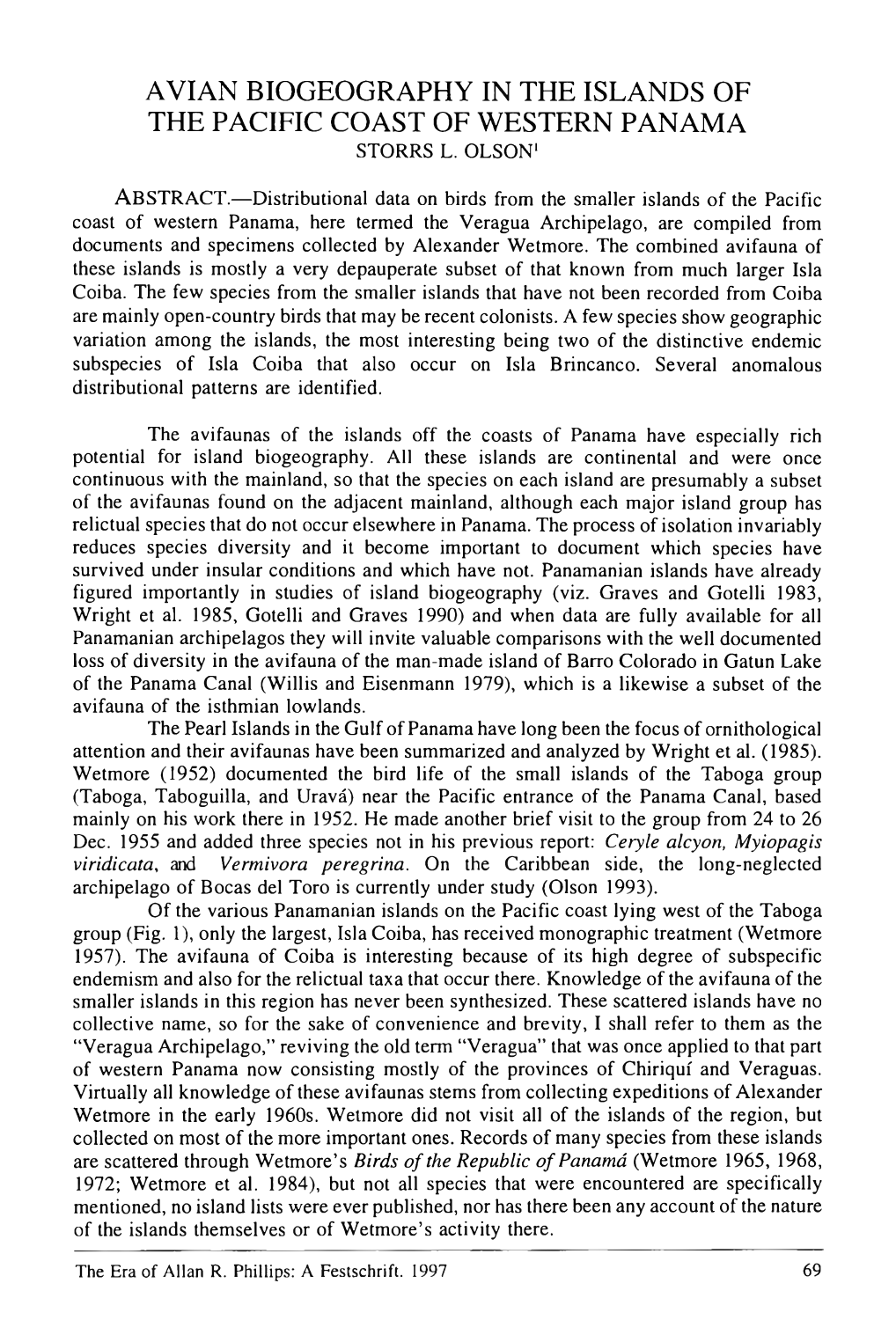

**Fig . 1.** Map showing the islands of the Pacific coast of Panama and other localities mentioned in the text.

Part of the impetus for determining which species of birds actually occur in the Veragua Archipelago stems from the need to document the fraudulent nature of a large collection of skins labeled as being from virtually all of the smaller islands of the region, supposedly taken there in 1902 by J. H. Batty and sold to Walter Rothschild at Tring, England. The bulk of Rothschild's collection is now housed in the American Museum of Natural History, New York. Although a number of Batty's specimens have been cited in the literature, particularly by Eisenmann (1950), his entire collection from the smaller islands is fraudulently labeled, the specimens having been obtained in 1901 from both montane and lowland localities on the mainland of Chiriquí (Olson MS). Although it is certain that Batty collected on Isla Coiba in 1901, some of the specimens he labeled as being from that island are also fraudulent. He probably never went to the smaller islands and apparently was not in Panama at all in 1902 (Olson MS).

#### **METHODS**

Information on the islands of the Veragua Archipelago and their avifaunas was compiled from the field journals and field catalogs of Alexander Wetmore, housed in the Division of Birds, National Museum of Natural History, Smithsonian Institution (USNM). Fortunately, Wetmore included lists or tables of species for each island in his journals that include both specimen and sight records. Some of the latter cannot be confirmed from other entries in his journal so that the only indication of the presence of certain species on an island may be its inclusion in one of these lists or tables. These do not include any unusual occurrences, however. Potentially interesting or unusual specimen records were verified by examination of skins in the USNM collections. The species lists generated in this process were compared with the species accounts in *Birds of the Republic of Panamá* to note any discrepancies, which were mainly in the nature of omissions in the published work.

Doubtless there exist miscellaneous specimens from these islands in other museums. For example, there is a specimen of Laughing Gull (*Larus atricilla*) from Isla Jicarita, an outlier of Isla Jicarón, south of Isla Coiba, in the collections of the San Diego Museum of Natural History. But I know of no concerted collecting efforts made in these islands other than Wetmore's, and such incidental records are unlikely to augment significantly the data presented here.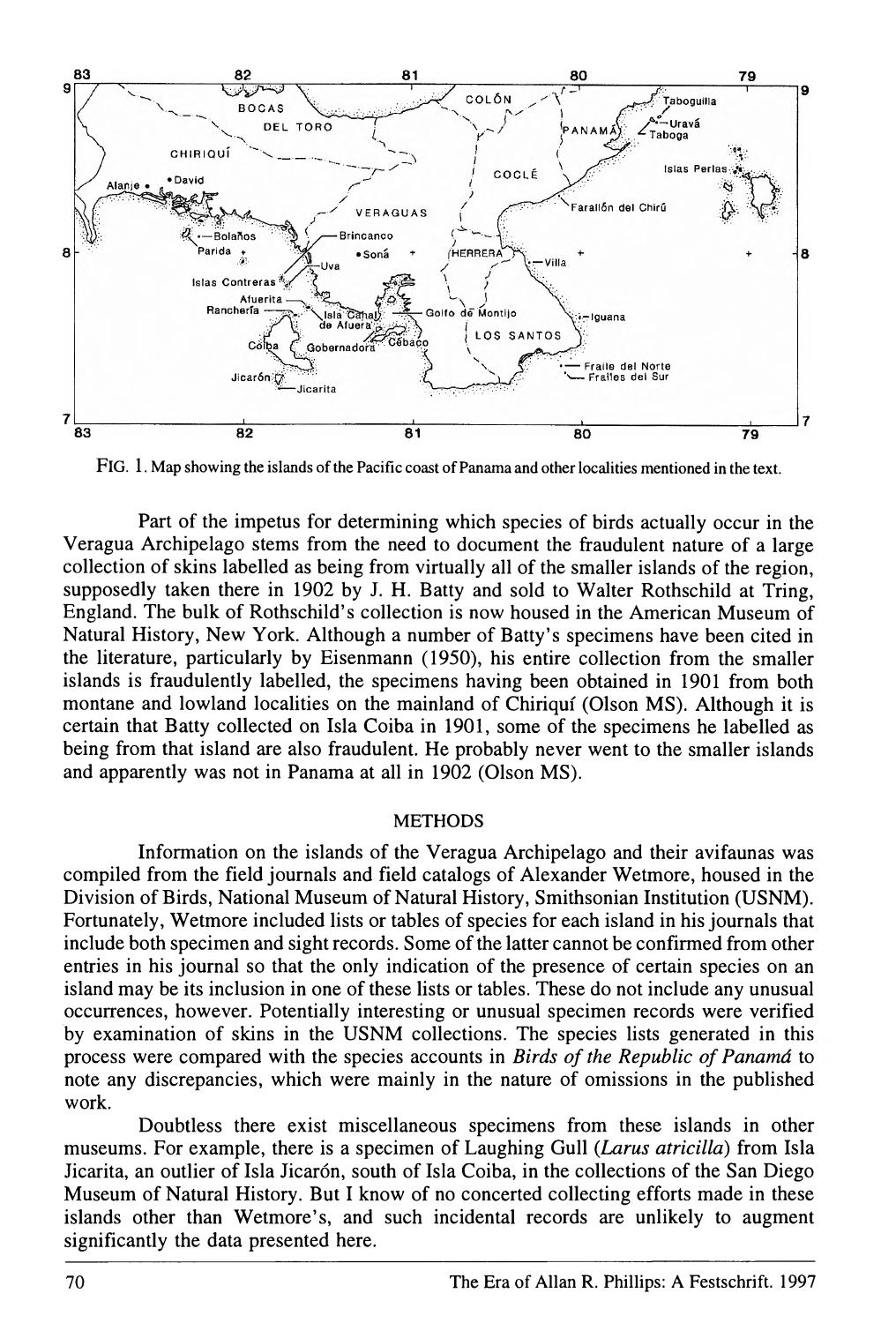The dates of Wetmore's activity on all islands west of the Taboga group are summarized in Table 1, where island areas are also given. Areas were determined from digitized computer data from the Department of Defense digital map of the world based on operational navigational charts (ONC).

*Miscellaneous Islets and Bird Rocks.* — The first four islands in Table 1 are not really in the area of concern of this report, but I include brief mention of them for the sake of completeness.

Farallón del Chirú, off Santa Clara, Coclé Province, is a rocky islet with a triangular point at the landward end and a lower, elongate section seaward. The steep slopes near the crest were clothed with heavy stands of a cereus-like cactus and a few low bushes, whereas the more level section was in long grass. Wetmore noted about 75 Magnificent Frigatebirds (*Fregata magnifícens*), some 15 to 20 Brown Pelicans (*Pelecanus occidentalis*), most of them barely grown young, an Osprey (*Pandion haliaetus*), and a dozen pairs of Blue-footed Boobies (*Sula nebouxii*) with a few young, of which one adult was collected.

Isla Villa, Los Santos, was described by Wetmore as an elongate rock, with an abrupt cliff about 18–25 m high on the south side, but with the northwestern sides sloping so that landing may be possible. The summit was covered with scrub in which there was a colony of 75 to 100 pairs of Frigatebirds, about 30 Black-crowned Night- Herons (*Nycticorax nycticorax*), and a few pelicans. About a dozen adult Blue-footed Boobies came off the rock, of which a single specimen was shot, the report of the gun startling a flock of about 30 Gray-breasted Martins (*Progne chalybea*) from a hollow in the cliff.

Isla Iguana, Los Santos Province, near the southeastern corner of the Azuero Peninsula, is notable for being home to an endemic subspecies of Yellow Warbler (*Dendroica petechia iguanae*). A description of the island and discussion of the few other

| ALEXANDER WEIMORE, WITH DATES OF VISITS AND ISLAND AREAS ' |                       |                    |                    |             |  |  |  |
|------------------------------------------------------------|-----------------------|--------------------|--------------------|-------------|--|--|--|
| Island                                                     | Area                  | Dates              |                    |             |  |  |  |
| Farallón del Chirú                                         |                       | 1957 Feb 28        |                    |             |  |  |  |
| Villa                                                      |                       | 1957 Feb 28        |                    |             |  |  |  |
| Iguana                                                     | (ca. 1 km2)           | 1957 Feb 26-27     |                    |             |  |  |  |
| Frailes del Sur                                            |                       | 1956 Feb 6         | 1957 Feb 26        | 1962 Mar 18 |  |  |  |
| Cébaco                                                     | $(83.9 \text{ km2})$  | 1962 Mar 27-28:    | 1965 Jan 11, 13-20 |             |  |  |  |
| Gobernadora                                                | $(7.6 \text{ km2})$   | 1965 Jan 8-11      |                    |             |  |  |  |
| Coiba                                                      | $(502.4 \text{ km2})$ | 1956 Jan 7-Feb 3   |                    |             |  |  |  |
| Ranchería                                                  | $(2.2 \text{ km2})$   | 1956 Feb 4         |                    |             |  |  |  |
| Canal de Afuera                                            | $(2.0 \text{ km2})$   | 1962 Mar 20-21, 26 |                    |             |  |  |  |
| Afuerita                                                   |                       | 1962 Mar 23-24     |                    |             |  |  |  |
| <b>Brincanco</b>                                           | $(2.9 \text{ km2})$   | 1962 Mar 23-24     |                    |             |  |  |  |
| <b>Bolaños</b>                                             | $(0.7 \text{ km2})$   | 1963 Feb 1.6       |                    |             |  |  |  |
| Parida                                                     | $(14.5 \text{ km2})$  | 1963 Feb 2-5, 7    |                    |             |  |  |  |

**TABLE 1** ISLANDS OF PACIFIC WESTERN PANAMA INVESTIGATED BY  $R_{\text{max}}$   $\sum_{i} R_{\text{max}}$ 

<sup>1</sup> Areas are not given for islets too small to appear on the digitized map, which are all probably less than 0.5 km2.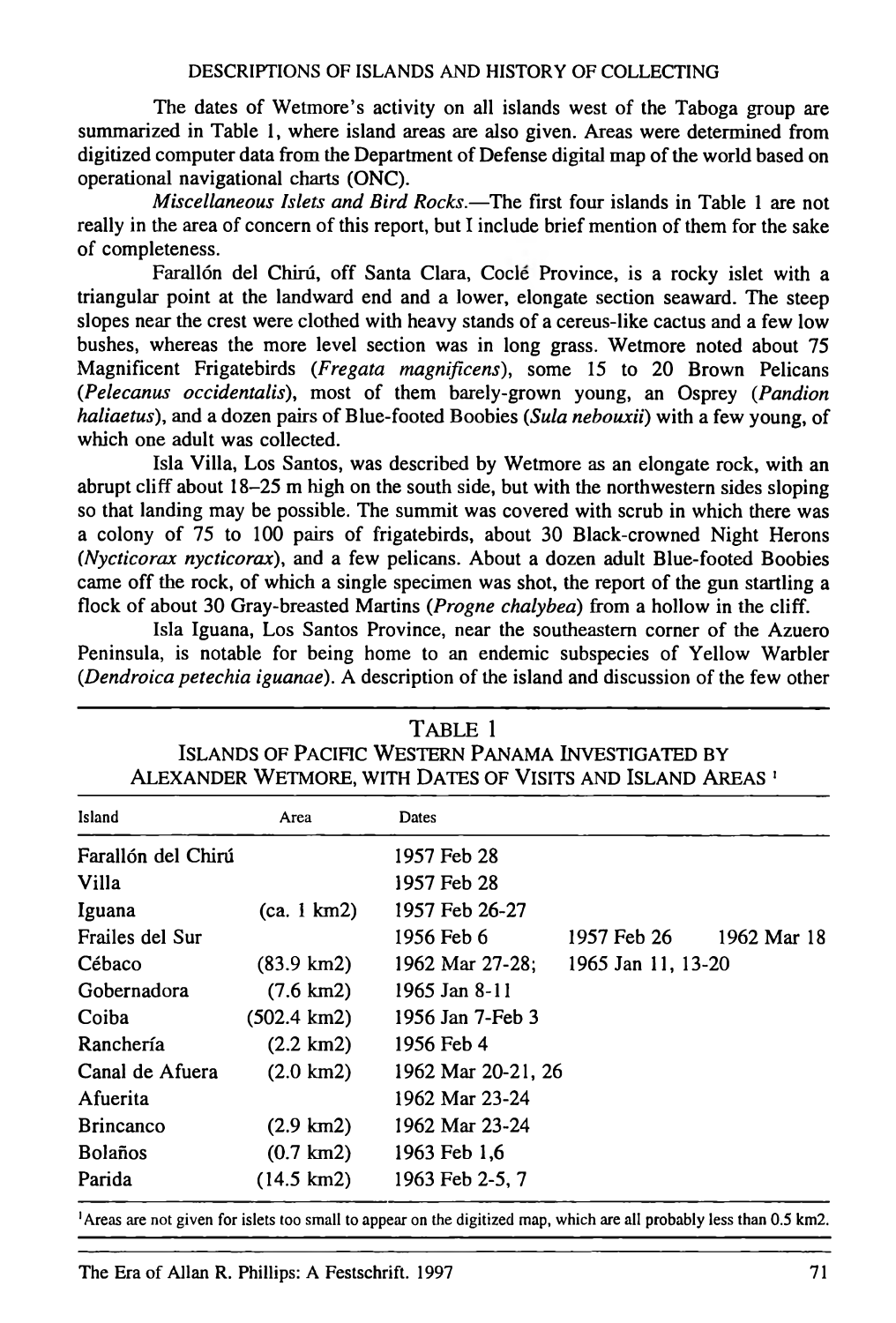species of birds found there may be found in Olson (1980).

Wetmore made observations at the two rocks known as Frailes del Sur, Los Santos, on three occasions. On 6 Feb 1956 he noted hundreds of terns over the larger of the two rocks that he originally took to be Sooty Terns (*Sterna fuscata*), but this was later queried in his journal, probably because he considered the Bridled Tern (*Sterna anaetheta*) to be the more likely species. On 26 Feb 1957 there were only two or three *Sula nebouxii* and an Osprey, and Wetmore speculated in his notes that the terns may have bred earlier than usual. On 18 Mar 1962 he mentioned Frigatebirds circling the island and estimated a colony of Sooty Terns on the larger of the two rocks at about 100 pairs, of which he obtained 3 adults and one juvenile. The adults were past breeding and all young were on the wing. He must have forgotten his first observations in 1956 when he wrote (Wetmore 1965:457) that his visit in 1962 was his second to these rocks. This was unfortunate because the 1956 visit provides corroboration of his thesis that Sooty Terns do not breed on an annual cycle here. In 1962 Wetmore noted that the rock known as Fraile del Norte was without vegetation and so low that it would be swept by storms.

*Isla Rancherí a, Veraguas.* — Wetmore included this island, where he spent only part of one day ashore, in his report on Isla Coiba (Wetmore 1957), although he did not provide a separate list of species. He noted that the island was locally called Coibita, but that that name properly applied to another islet. I notice that the name *Coibita* has recently been used on maps to refer to the island that Wetmore called Ranchería (Atlas Nacional 1988). Of the few species noted here (Table 2), all except *Bubo virginianus* and *Megarynchus pitangua* were also found on Coiba. The specimens of *Turdus* and *Saltator* belong to the distinctive forms found on Coiba. Wetmore's (1957) inclusion of Ranchería in the range of the Coiba endemic *Melanerpes rubricapillus subfusculus* is an assumption without specimen corroboration, as his notes indicate only that he heard "one calling" here. For most of the ensuing discussions, I have considered the avifauna of Ranchería as part of that of Coiba.

*Isla Cebaco, Veraguas.* — This is the largest and most important of Panama's western Pacific islands, apart from Coiba. It runs diagonally across the mouth of the Golfo de Montijo, on the western side of the Azuero Peninsula. The eastern end is low but the western half on the southern side is high and abrupt down to the water. In 1962, Wetmore landed at the western end, at a bay called Caleta Cayman, and found abrupt rocky slopes that were still forested, with only one small clearing to be seen from the sea, and one area with a considerable stand of *guayacáns* (*Tabebuia guayacan* Bignoniaceae) in bloom. On his first afternoon he set out a mist net that was left overnight and he spent the next two days hunting the wooded slopes with overarching trees. There was a considerable area of level ground that had been cleared for farming and was birdless except for abundant *Columbina talpacoti*. He obtained 27 specimens during this time and remarked on the seeming impoverishment of the avifauna, which he considered sufficiently interesting as to require confirmation by exploring the other end of the island.

This he undertook in 1965, when he and Edwin L. Tyson, who collected mammals, along with several assistants, established a camp at the small village of Platanal at the eastern end of Cébaco. Mist nets were used intensively here, as much for bats as for birds. Extensive areas at this end of the island had been cleared and were either under cultivation or had grown up in brush (*rastrojo*). Nevertheless, original forest remained on steeper slopes along streambeds and on steep hills such as Loma de la Bandera, but was being cut rapidly. Wetmore noted figs as being abundant among the forest trees.

Wetmore had 8 full days of collecting on Cébaco on this trip, in addition to 2 hours of hunting on another day when still camped on Gobernadora. He left a day earlier than planned, with 118 specimens, as he considered that he had sampled the avifauna more than adequately.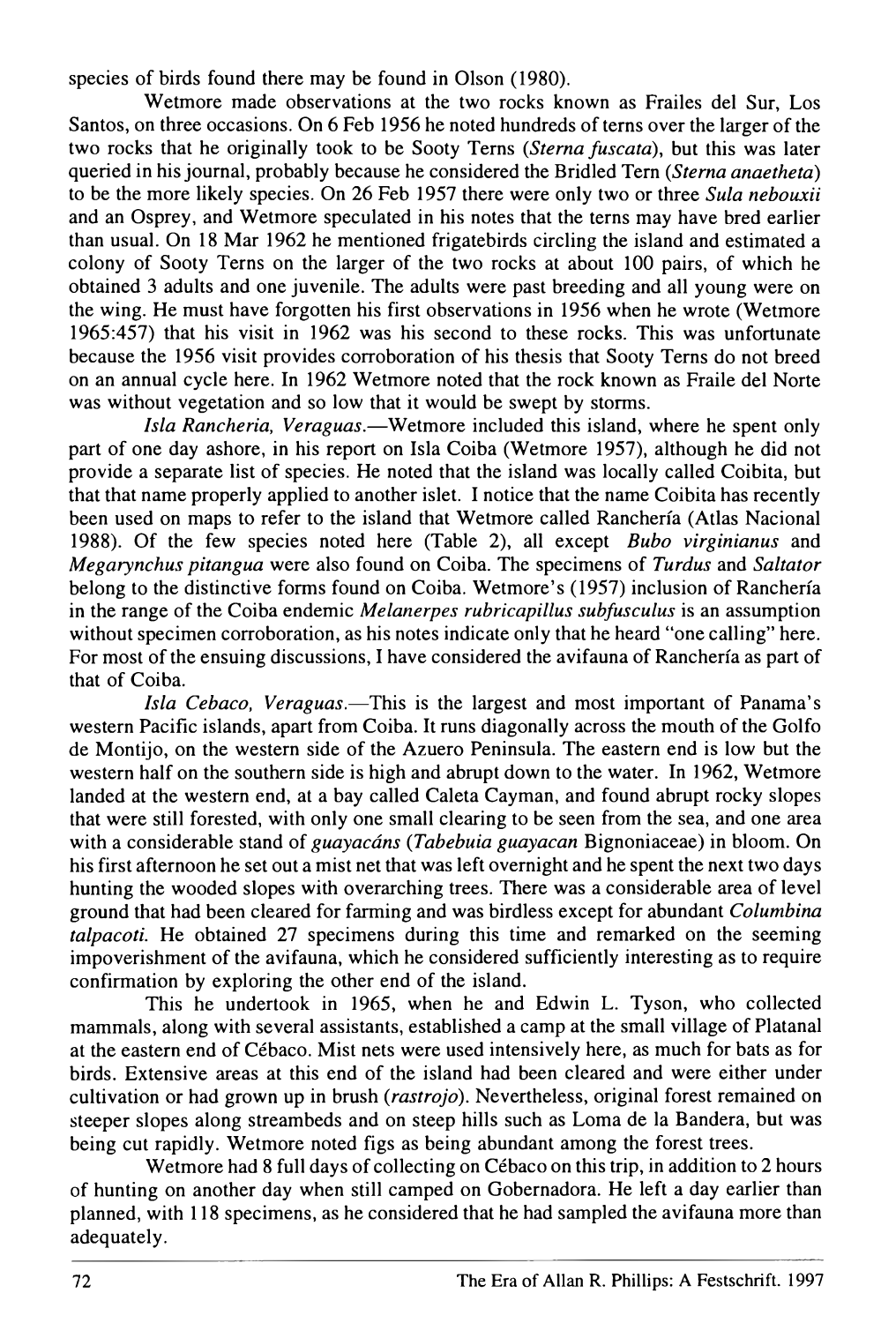# TABLE 2

## Known distribution of land birds on islands of the Veragua Archipelago, including ISLA COIBA, PACIFIC COAST OF WESTERN PANAMA<sup>1</sup>

|                            |          |             | Coiba Cébaco Gobernadora Canal de Afuerita Brincanco Bolaños Parida | Afuera      |          |             |          |              |
|----------------------------|----------|-------------|---------------------------------------------------------------------|-------------|----------|-------------|----------|--------------|
| Coragyps atratus           | 0        |             | $\bf{0}$                                                            |             |          |             |          |              |
| Cathartes aura             | 0        | $\mathbf 0$ |                                                                     |             |          | $\bf{0}$    | $\bf{0}$ | 0            |
| Sarcoramphus papa          | X        |             |                                                                     |             |          |             |          |              |
| Harpagus bidentatus        | X        |             |                                                                     |             |          |             |          |              |
| Accipiter bicolor          | X        |             |                                                                     |             |          |             |          |              |
| Leucopternus albicollis    |          | 0           |                                                                     |             |          |             |          |              |
| Buteogallus anthracinus    | X        | 0           |                                                                     | $\mathbf 0$ |          | X           | 0        | 0            |
| Buteo magnirostris         | X        |             |                                                                     |             |          |             |          | 0            |
| Morphnus guianensis        | 0        |             |                                                                     |             |          |             |          |              |
| Falco rufigularis          | X        |             |                                                                     |             |          |             |          |              |
| Laterallus albigularis     | X        |             |                                                                     |             |          |             |          |              |
| Laterallus exilis          | X        |             |                                                                     |             |          |             |          |              |
| Aramides cajanea           | X        | x           |                                                                     |             |          |             |          | Ĵ            |
| Columba cayennensis        | x        | X           |                                                                     | 0           |          | 0           | 0        | x            |
| Columbina talpacoti        | X        | X           |                                                                     |             |          |             |          | x            |
| Claravis pretiosa          | X        | X           |                                                                     |             |          |             |          |              |
| Leptotila verreauxi        |          | X           | X                                                                   |             |          |             |          | x            |
| Leptotila battyi           | X        | X           |                                                                     |             |          |             |          |              |
| Geotrygon montana          | X[X]X    |             |                                                                     |             |          |             |          |              |
| Ara macao                  | X[0]     |             |                                                                     | 0           |          |             |          |              |
| Brotogeris jugularis       | x        | x           |                                                                     |             |          |             |          |              |
| Pionus menstruus           | X        | X           |                                                                     | 0           |          |             |          |              |
| Amazona autumnalis         | X        |             |                                                                     |             |          |             |          |              |
| Amazona farinosa           | X [0]    |             |                                                                     | 0           |          |             |          |              |
| Amazona ochrocephala       |          |             |                                                                     | 0           |          |             |          | 0            |
|                            |          | $\mathbf 0$ |                                                                     |             |          | X           | X        | X            |
| Coccyzus minor             | X        |             |                                                                     |             |          |             |          |              |
| Crotophaga ani             |          | x           | X                                                                   |             |          |             |          |              |
| Crotophaga sulcirostris    |          | 0           |                                                                     |             |          |             |          |              |
| Tapera naevia              |          |             |                                                                     |             |          |             |          |              |
| Bubo virginianus           | [0]      |             |                                                                     |             |          |             |          |              |
| Lurocalis semitorquatus    |          | X<br>X      |                                                                     |             |          |             |          |              |
| Nyctidromus albicollis     |          |             | X                                                                   |             |          |             |          | 0            |
| Caprimulgus rufus          | X<br>X   |             |                                                                     |             |          |             |          |              |
| Streptoprocne zonaris      |          |             |                                                                     | X           | $\bf{0}$ | $\mathbf 0$ |          |              |
| Chaetura vauxi             | X[0]     | 0           |                                                                     |             |          |             |          |              |
| Phaeochroa cuvierii        | X        |             | X                                                                   |             |          |             | X        | 0            |
| Chlorostilbon assimilis    | x        | X<br>X      |                                                                     |             |          |             |          |              |
| Lepidopyga coeruleogularis | x        |             |                                                                     |             |          |             |          |              |
| Hylocharis eliciae         | X[X]     |             | X                                                                   |             |          |             |          |              |
| Amazilia edward            | X        |             |                                                                     |             |          |             |          |              |
| Amazilia tzacatl           | $X[X]$ X |             | X                                                                   | X           | X        | X           | X        | X            |
| Ceryle torquata            | x        |             |                                                                     |             |          |             |          |              |
| Chloroceryle americana     | X        | x           |                                                                     |             |          |             |          | $\mathbf 0$  |
| Chloroceryle aenea         | x        |             |                                                                     |             |          |             |          |              |
| Melanerpes rubricapillus   | X [0]    | X           | X                                                                   |             |          |             |          |              |
| Veniliornis kirkii         | X        |             |                                                                     |             |          |             |          | $$ continued |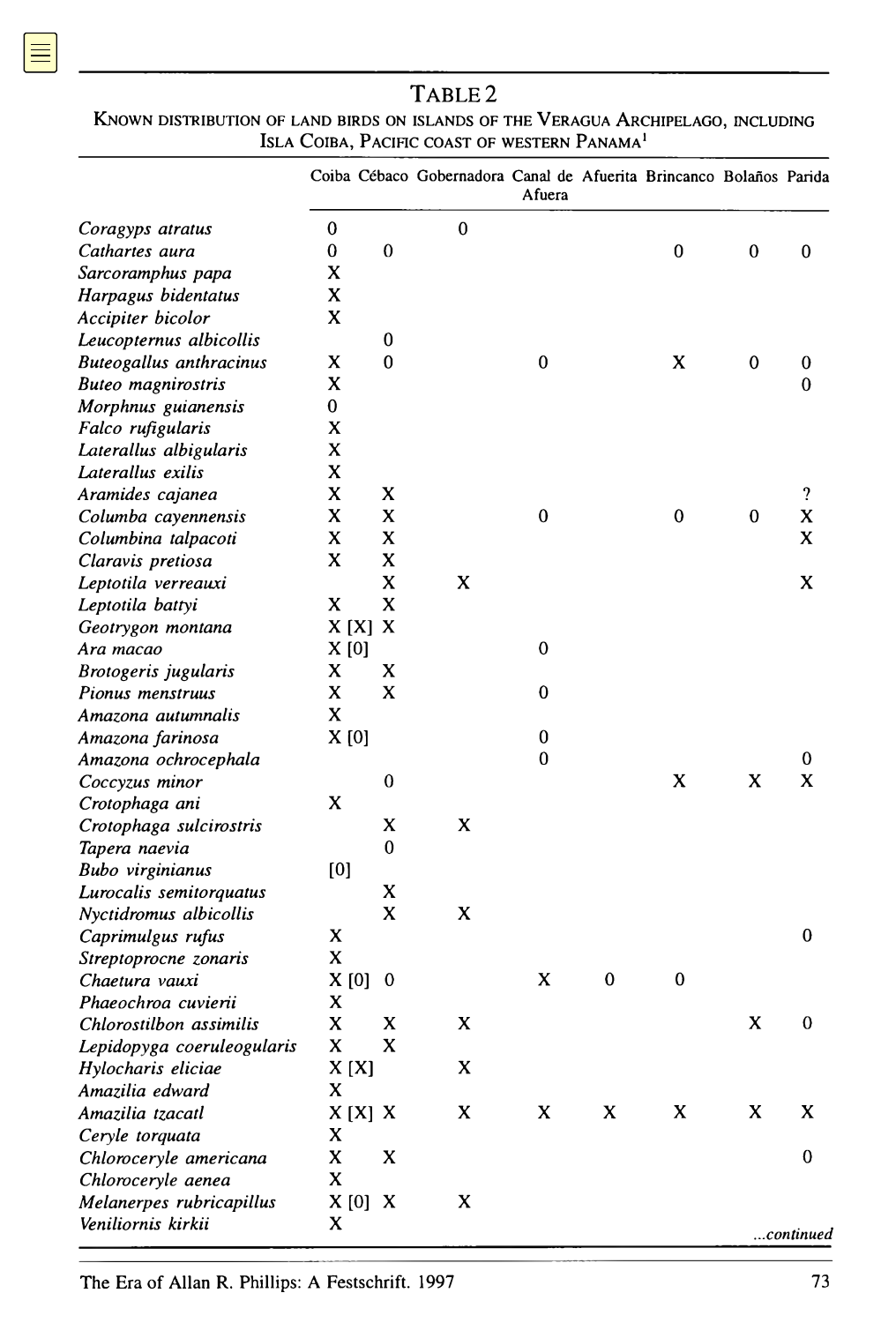|                            |          |             | Coiba Cébaco Gobernadora Canal de Afuerita Brincanco Bolaños Parida | Afuera      |             |             |   |          |
|----------------------------|----------|-------------|---------------------------------------------------------------------|-------------|-------------|-------------|---|----------|
| Cranioleuca dissita        | X        |             |                                                                     |             |             |             |   |          |
| Thamnophilus doliatus      | X        |             |                                                                     |             |             |             |   |          |
| Procnias tricarunculata    |          | X           |                                                                     |             |             |             |   |          |
| Chiroxiphia lanceolata     | x        | X           | x                                                                   | X           | x           |             |   | X        |
| Camptostoma obsoletum      | x        | X           |                                                                     |             | X           |             |   |          |
| Sublegatus arenarum        | x        | X           | X                                                                   |             | X           |             | X | x        |
| Elaenia flavogaster        | X        |             |                                                                     |             | X           |             |   | 0        |
| Elaenia chiriquensis       | X        | X           | X                                                                   |             |             |             |   |          |
| Myiopagis viridicata       | X        |             |                                                                     |             |             |             |   |          |
| Mionectes oleagineus       | X        | x           | X                                                                   |             |             |             |   |          |
| Leptopogon amaurocephalus  | X        |             |                                                                     |             |             |             |   |          |
| Capsiempis flaveola        | X        |             |                                                                     |             |             |             |   |          |
| Todirostrum cinereum       | x        |             |                                                                     |             |             |             |   |          |
| Contopus cinereus          | x        | x           |                                                                     |             |             |             |   |          |
| Attila spadiceus           | X        | X           |                                                                     |             |             |             |   | X        |
| Myiarchus panamensis       | X [X]    |             | X                                                                   |             | $\mathbf X$ | $\mathbf X$ |   | X        |
| Megarynchus pitangua       | [0]      | X           |                                                                     |             |             |             |   |          |
| Myiodynastes maculatus     | x        | X           |                                                                     |             |             | X           | 0 | X        |
| Tyrannus melancholicus     | X        | X           | x                                                                   | X           |             |             |   | X        |
| Tyrannus savana            | 0        |             |                                                                     |             |             |             |   |          |
| Pachyramphus polychopterus |          | X           |                                                                     |             |             |             |   |          |
| Tityra semifasciata        | X        | X           |                                                                     |             |             |             |   |          |
| Tachycineta albilinea      | X        | 0           |                                                                     |             |             |             |   |          |
| Progne chalybea            | X        | X           |                                                                     |             | $\mathbf X$ |             |   |          |
| Troglodytes aedon          | X        | X           | $\bf{0}$                                                            |             |             |             |   |          |
| Turdus assimilis           | X[X]     |             |                                                                     |             |             | X           |   |          |
| Turdus grayi               |          | x           |                                                                     | $\mathbf 0$ |             |             |   | $\gamma$ |
| Polioptila plumbea         | X        |             |                                                                     |             |             |             |   |          |
| Cyclarhis gujanensis       | X        |             |                                                                     |             |             |             |   |          |
| Vireo flavoviridis         | $X[X]$ X |             | $\bf{0}$                                                            | X           | $\bf{0}$    | X           | X | X        |
| Hylophilus flavipes        | X        |             |                                                                     |             |             |             |   |          |
| Parula pitiayumi           | X        |             |                                                                     |             |             |             |   |          |
| Basileuterus rufifrons     | X        |             |                                                                     |             |             |             |   |          |
| Dendroica petechia         | X        |             |                                                                     |             |             | X           | x | 0        |
| Thraupis episcopus         | X        | X           |                                                                     |             | X           | $\mathbf x$ | X | X        |
| Ramphocelus dimidiatus     | X        | x           | X                                                                   |             |             |             |   |          |
| Coereba flaveola           | X[X]     | X           | X                                                                   |             | X           | X           | X | X        |
| Cyanerpes cyaneus          | X        | $\mathbf X$ | $\mathbf 0$                                                         |             | X           | X           | X | 0        |
| Saltator maximus           |          | X           | x                                                                   |             |             |             |   |          |
| Saltator albicollis        | $X[X]$ X |             |                                                                     |             |             | X           |   |          |
| Cyanocompsa cyanoides      |          | X           |                                                                     |             |             |             |   |          |
| Tiaris olivacea            | X        |             |                                                                     |             |             |             |   |          |
| Volatinia jacarina         | X        | X           |                                                                     |             |             |             |   |          |
| Sporophila americana       | X        |             | X                                                                   |             |             |             |   | X        |
| Oryzoborus angolensis      | X        | X           |                                                                     |             |             |             |   |          |
| Arremonops conirostris     | X        |             |                                                                     |             |             |             |   |          |
| Quiscalus mexicanus        | X        |             |                                                                     |             |             |             |   |          |
|                            |          |             |                                                                     |             |             |             |   |          |

1 North American migrants and waterbirds other than rails are omitted but several of the species included here are certainly not breeding residents, viz. *Bubo virginianus*, *Streptoprocne zonalis*, *Tyrannus savana*. Bracketed symbols under Coiba indicate records for Isla Ranchería (="Coibita"). X = specimen record, 0 = sight record.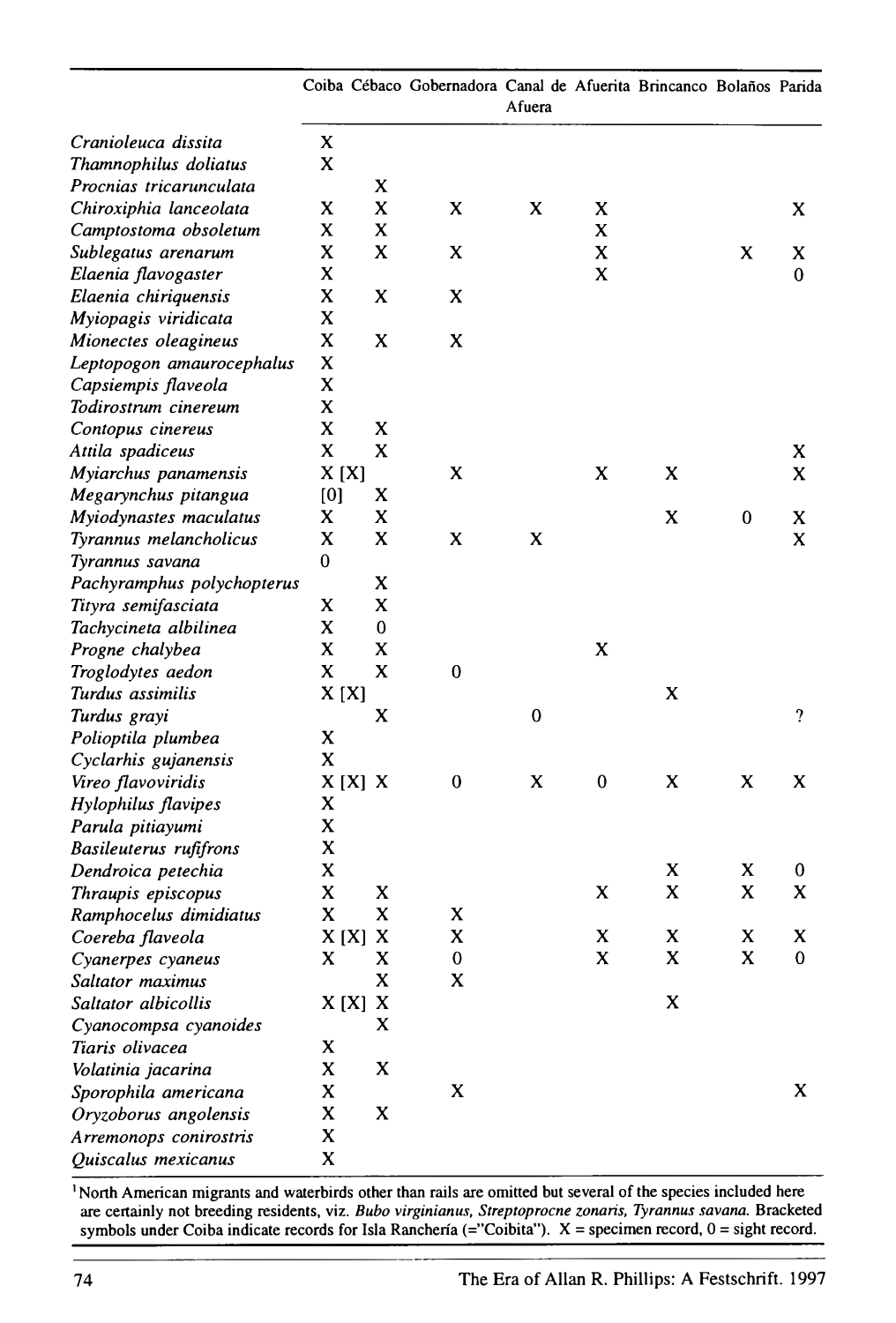*Isla Gobernadora, Veraguas.* — This fairly large island, lying between Cébaco and Punta Brava on the adjacent mainland, was seen from sea by Wetmore in 1962, when he recorded at least two-thirds of the habitat to be in extensive grass land, apparently pasture. In 1965 he camped at the settlement of La Punta, again with E.L. Tyson, and mist nets were in use. In 3 full days of collecting, Wetmore obtained 52 specimens. He mentioned little about the habitat other than that little forest was left. He would work along streambeds and along the beach, where "there was a broad wooded flat … facing the sea with no low undergrowth, indication that it was storm swept from time to time."

*Isla Canal de Afuera, Veraguas.* — This small island lies between the northeastern tip of Coiba, with its adjacent island of Ranchería, and Bahia Honda on the mainland. The eastern face presents the outline of a low hat with a broad brim, is precipitous, and without beaches. The western face is lower, with three small beaches where Wetmore had two days ashore, obtaining only 11 specimens, partly with the use of a single mist net. He was ashore briefly a few days later but obtained only one additional specimen. The summit and slopes were heavily forested in 1962.

*Isla Afuerita, Veraguas.* — This is a tiny islet off the western end of Isla Canal de Afuera. Wetmore hunted here on two days in 1962, obtaining a total of 19 specimens. He mentions a stand of spiny palms behind the beach, a steep slope with open woodland to the crest of the ridge, and an interior valley that had been cleared and provided attractive habitat for swifts, swallows, and a brushy "haven for numbers of Philadelphia Vireos." Farther on, tall woodland with open undergrowth produced no birds.

*Isla Brincanco, Veraguas.* — This is the northernmost of two major islands (the other being Isla Uva) and several islets that constitute the Islas Contreras, that lie due north of Isla Coiba. Wetmore was ashore on Brincanco for two full days in 1962, where he set out a single mist net. He found that once the steep, rocky slopes to the beach had been crossed there were tall trees with open undergrowth and abundant birds by contrast to what he had found and expected on Canal de Afuera. Specimens numbered 27. On 25 Mar 1962 Wetmore "had a clear view of Isla Pájaros [off the northern side of Brincanco] a steepsided wooded island with no sign whatever of any birds [presumably meaning any seabirds that would be visible from a boat]. The landward side of [Isla] Uva also was heavily wooded and steep to everywhere. [In his journals Wetmore often used "steep to," rather than simply "steep," an expression I have not encountered elsewhere.] There are two small islands without names on the chart, both narrow and the western partly open and partly covered with bushes on the top. Here there was a small colony of frigate-birds."

*Isla Bolaños, Chiriquí.* — This is the largest of the islets lying to the east of Isla Parida. Wetmore obtained 14 birds here on two days ashore in 1963. He found it wooded to its height at about 100–110 feet, with undergrowth absent in the trees in a valley that may have been swept by storms, but above this there was heavily vine-entangled undergrowth.

*Isla Parida, Chiriquí.* — This large island is the southernmost and most isolated of the complex of islands and bays lying to the south of the provincial capital of David. Wetmore was ashore here at places termed Jurel, and Punta Icacos, on 5 days in 1963, during which time he obtained 37 specimens. At various places he reported evergreen gallery forest with trees 100 to 125 feet high, virgin jungle with trees 40 to 60 feet tall, mangrove swamp, clearings and brush (*rastrojo*), and various plantings, including an extensive rice field. He was told that *Aramides* occurred on the island but did not confirm it. He found birds to be scarce, with little diversity.

*Sampling effort.* — How well have the avifaunas of these islands been sampled? Certainly the collecting effort on Cébaco, the largest and least depauperate of the islands, may be considered adequate, with both ends of the island being sampled and with mist nets being used for both bats and birds over an extended period, with an ample crew to man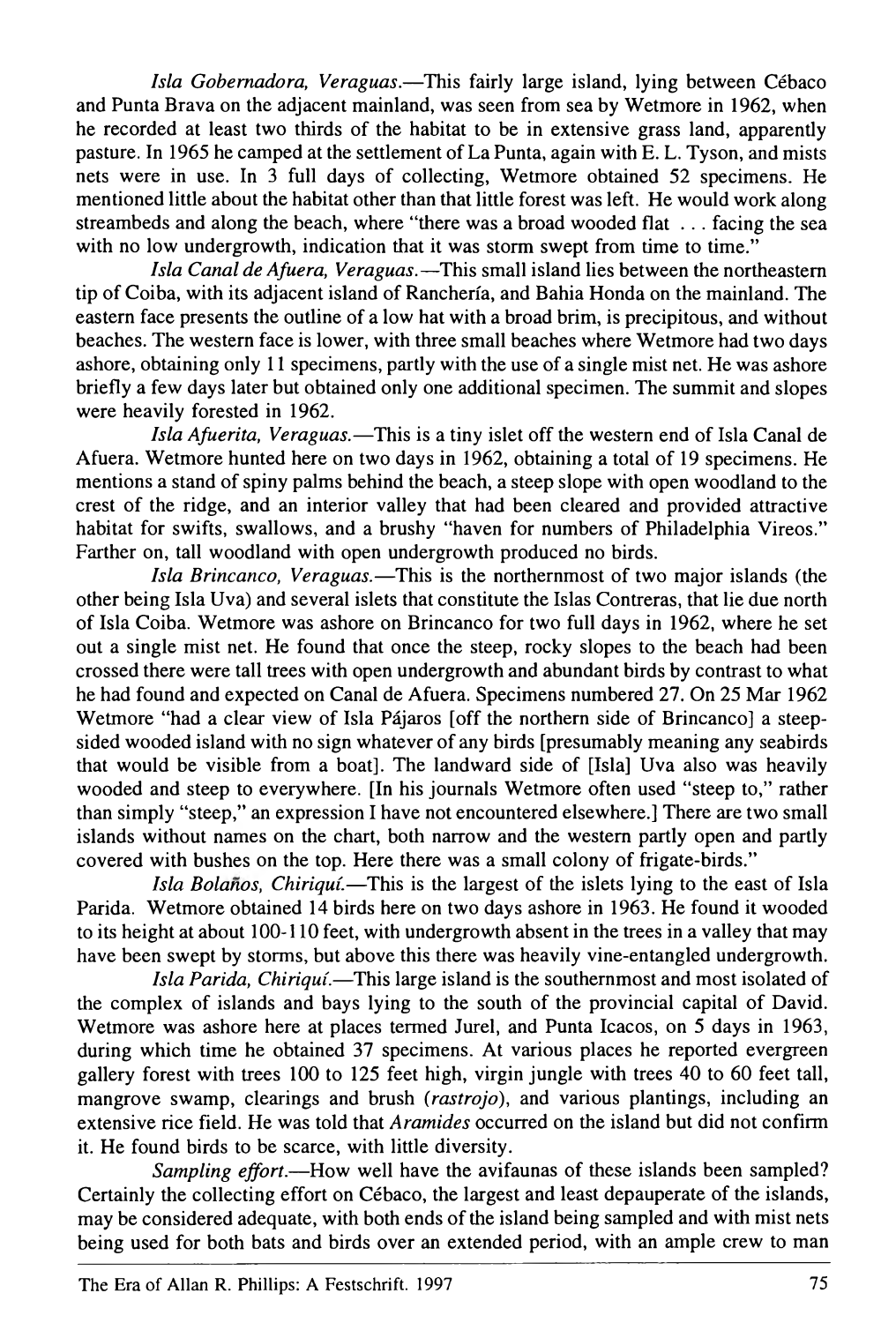them. Although the intensity of the surveys of the other islands varied, and in some instances was little more than perfunctory, in most cases there would be little expectation of adding significantly to the list of resident birds, considering that the islands are so depauperate in the first place and that most of the species that do occur in the archipelago are relatively conspicuous.

Because of the interesting extension of two distinctive Coiba endemics to Isla Brincanco, additional survey of the Islas Contreras, particularly Isla Uva, would be desirable. Another real gap in our knowledge of biogeography is the total absence of information from Isla Jicarón. With an area of  $19.2 \text{ km}^2$ , it is the third-largest island in the archipelago, after Coiba and Cébaco, and it is also rather high. Because Isla Coiba lies between Jicarón and the mainland, the avifauna of the latter island would probably consist of a subset of that of Coiba, but given the highly endemic nature of the avifauna of Coiba, it would certainly be interesting to know which species and subspecies occur on Jicarón.

*Qualifications to the Lists of Species.* — The distribution of species of land birds in the Veragua Archipelago is summarized in Table 2. Some of these are certainly or probably not breeding residents, such as *Leucopternis albicollis*, *Bubo virginianus*, *Coccyzus minor*, and *Tyrannus savana*, and on the smaller islands *Ara macao* and the larger Amazon parrots. The Three-wattled Bellbird (*Procnias tricarunculatus*) breeds in the highlands but at least some individuals move into lowlands in the non-breeding season, as they have been found on islands and mainland swamps in Bocas del Toro as well as on Cébaco (Wetmore 1972; Olson, unpublished data).

Wetmore (1972:559) recorded *Elaenia flavogaster* from both Cébaco and Gobernadora, but this appears to be a *lapsus*, as there exists neither a specimen of this species, nor any mention of it from these islands in any of Wetmore's journals, whereas *E. chiriquensis* was collected on both islands (as also recorded in Wetmore 1972). Because *E. flavogaster* might be expected on any of the islands, its absence from all but Afuerita and Coiba is difficult to understand. The apparent absence of *Thraupis episcopus* from Isla Gobernadora is scarcely credible and must be an artifact of one sort or another.

The occurrence of *Bubo virginianus* on Isla Ranchería (Wetmore 1957, 1968:163) can only be accidental as there can be few places less suitable for a large predator of medium-sized nocturnal mammals. The mammalian fauna of Coiba is quite depauperate and that of Ranchería is doubtless even more so. The only nocturnal mammals on Coiba of a size appropriate as prey for a Great Horned Owl are Possums (*Didelphis*) and young Agoutis (*Dasyprocta*) (Thomas 1902). There can hardly be a resident population of this owl on Isla Ranchería so that we must accept that the species may be subject to wandering, at least in southern Central America. There is but one other record of this owl for Panama, an ancient one (1868) from the highlands of Veraguas (Wetmore 1968). If the species were resident in Panama it would surely have been found again, so that this mainland record should also be regarded as a possible vagrant. Slud (1964) stated that only one specimen seemed to exist for Costa Rica and that he never encountered the species there, although Stiles and Skutch (1989:192) refer to it as a "very rare resident." Because they specifically state that there is no breeding record for Costa Rica, one might question the basis for regarding this species as a "resident" in that country. In Nicaragua there are two sight records in lowland pine savanna, where the species was never heard calling or located at night (Howell 1972). In the highlands of Nicaragua there is a single specimen record and a single sight record, from which Howell (*in litt.* 23 January 1996) suspects that it is a rare resident in the pine forests of the north-central highlands. The Great Horned Owl has been collected frequently in the highlands of Honduras above 900 m, where it is said to be "uncommon to fairly common" (Monroe 1968:156). Here it is probably safe to assume that the species is in fact a resident, breeding bird but its true status in Middle America south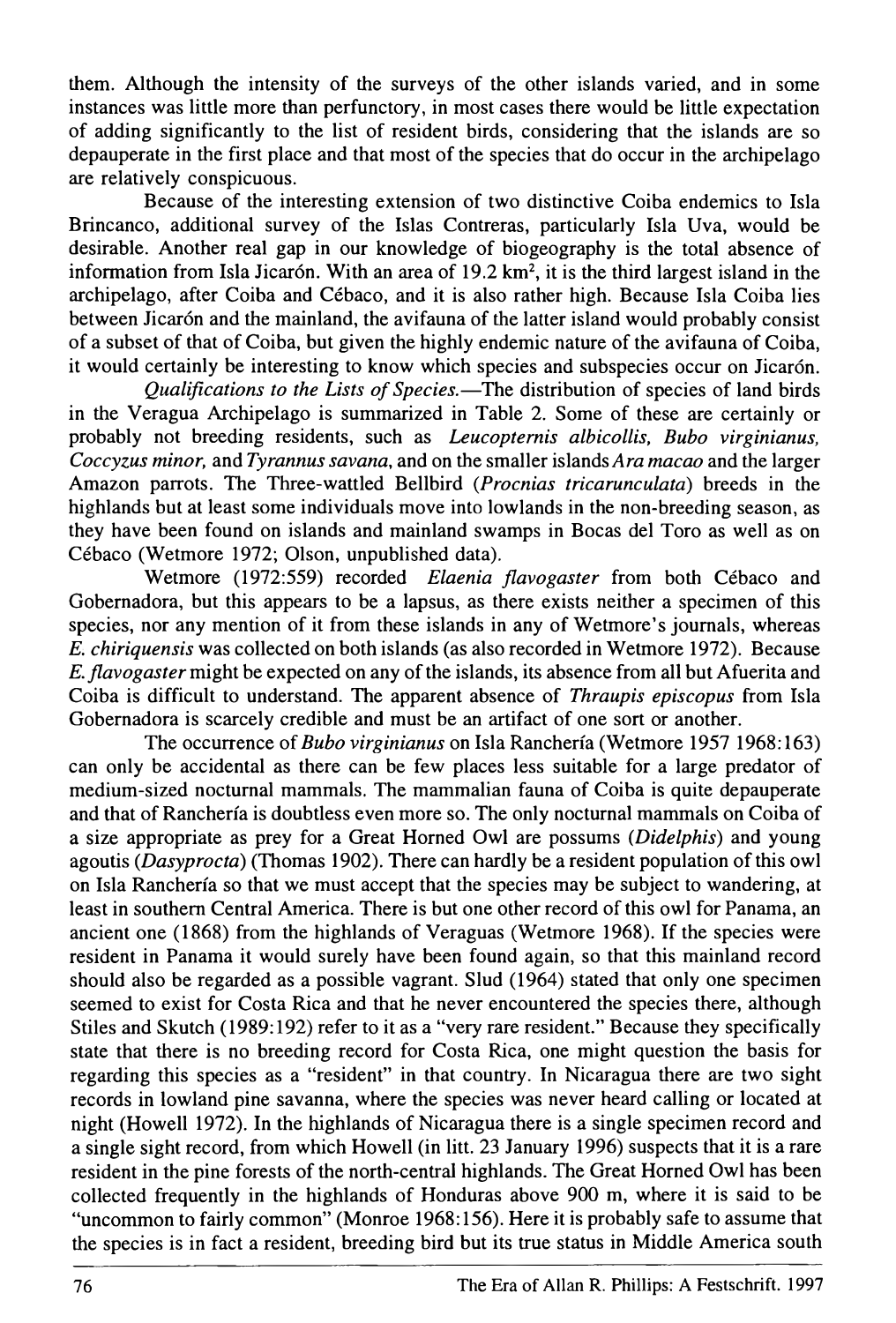of Honduras otherwise appears to be uncertain. Such sweeping statements as made by the A.O.U. (1983:297) that *Bubo virginianus* "breeds" from Canada and Alaska "south throughout the Americas (except the West Indies and most other islands) to Tierra del Fuego" are meaningless even at the level of country.

There is very little to remark upon regarding waterbirds and wintering species of North American migrants (Table 3) save perhaps that there are so few of the latter. Many wintering species, particularly warblers, are generally confined to higher elevations, however, and would not be expected in the islands. The abundance of Philadelphia Vireos (*Vireo philadelphicus*) may be of some interest. In one instance, Wetmore remarked that he had to abandon attempts to collect around a clearing on Isla Afuerita because this species was so numerous as to impair detection of other species. I have included among the nonresidents a sight record of a "pair" of Rough-winged Swallows (*Stelgidopteryx ruficollis*) among a large flock of swifts over this same clearing even though Wetmore's notes indicate them to have been the tropical form, as it seems likely these were casual visitors, the species not having been recorded from any of the other islands, including Cébaco.

### GEOGRAPHIC VARIATION WITHIN THE VERAGUA ARCHIPELAGO

*Affinities of Isla Brincanco with Isla Coiba.* — The close affinity of the avifauna of Isla Brincanco with that of Coiba has not hitherto been appreciated. This realization makes it all the more regrettable that more is not known about the avifauna of the Islas Contreras, especially Isla Uva, which is about the same size as Brincanco but has never been investigated. One of the more interesting relictual taxa of Coiba is an endemic subspecies of White-throated Robin (*Turdus assimilis coibae*), which more closely resembles birds from South America (Eisenmann 1950) than the subspecies found in western Panama (*T. a. cnephosus*), which is an upland form and thus rather far removed from Coiba. This interesting relictual subspecies also occurs on Isla Brincanco (Wetmore *et al.* 1984).

When I determined the distribution of subspecies of Streaked Saltator from Panama (Wetmore *et al.* 1984), I found that two specimens from Isla Brincanco were definitely referable to the distinctive, dark Coiba subspecies *Saltator albicollis scotinus*, which Wetmore (1957) had already established also occurred on Isla Ranchería.

The only other species collected on Brincanco that has supposedly differentiated on Coiba is the Blue-gray Tanager. Wetmore (1957) named the Coiba bird as a new subspecies *Thraupis episcopus cumatilis*, based on its darker coloration, particularly the supposedly bluer sides and flanks. The specimens from Coiba are few, and even within this small series of five there are scarcely two specimens of the same sex that are in comparable plumage. If the Coiba bird can really be differentiated, the differences are very subtle and I would not be prepared to say to which race the two specimens from Brincanco should be assigned without a better series from both islands. Still, the saltator and the thrush show that the very limited known avifauna of Isla Brincanco has a decidedly closer affinity with Coiba than with the mainland.

Leptotila battyi.—This forest dove, which Wetmore (1968) maintained as a species distinct from *L. plumbeiceps*, was first described from Coiba (Rothschild 1901). A single specimen was later taken on the western slope of the Azuero Peninsula and named as a new subspecies, *Leptotila plumbeiceps malae*, supposedly "exactly intermediate between *Leptotila p. plumbeiceps …* and *Leptotila battyi*" (Griscom 1927:4). Wetmore (1968:43) obtained three specimens from Isla Cébaco that he assigned to *L. b. malae*, describing the differences in coloration with modifiers such as "very slightly," "slightly," and "faintly", except for the paler forehead. No differences are apparent to me except that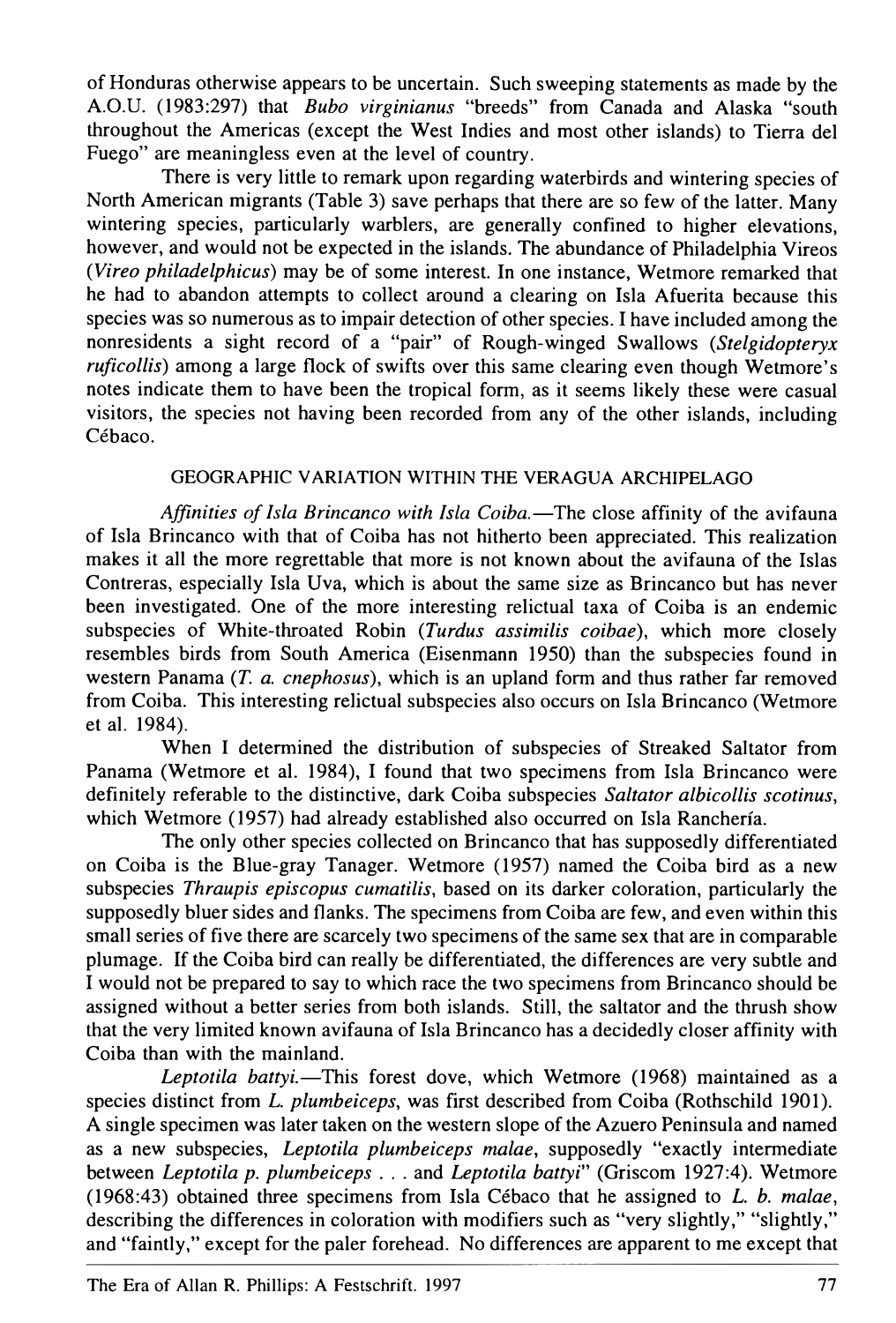### **TABLE 3**

#### Waterbirds and North American migrants on selected islands of the Pacific coast of WESTERN PANAMA<sup>1</sup>

|                             |              | Cébaco Gobernadora Canal de Afuerita Brincanco Bolaños Parida | Afuera       |              |          |              |             |
|-----------------------------|--------------|---------------------------------------------------------------|--------------|--------------|----------|--------------|-------------|
| Pelecanus occidentalis      | 0            | $\mathbf 0$                                                   | $\bf{0}$     |              |          | $\mathbf{0}$ | $\mathbf 0$ |
| Sula leucogaster            | $\mathbf 0$  |                                                               | $\mathbf{0}$ |              |          | $\bf{0}$     |             |
| Phalacrocorax brasilianus   |              |                                                               |              | $\mathbf 0$  |          |              | 0           |
| Fregata magnificens         | 0            | $\mathbf 0$                                                   | $\bf{0}$     |              |          | $\bf{0}$     | 0           |
| Tigrisoma mexicanum         | $\mathbf{0}$ |                                                               | $\bf{0}$     |              |          |              |             |
| Egretta thula               | $\bf{0}$     |                                                               |              |              |          |              |             |
| Egretta caerulea            | 0            |                                                               |              |              |          |              |             |
| <b>Butorides</b> virescens  | 0            |                                                               |              |              |          |              |             |
| Nyctanassa violacea         | x            |                                                               |              |              |          |              |             |
| <b>Buteo</b> platypterus    | $\bf{0}$     | $\mathbf 0$                                                   |              |              |          |              |             |
| Pandion haliaetus           | 0            |                                                               |              |              |          |              |             |
| Catoptrophorus semipalmatus | 0            |                                                               |              |              |          |              |             |
| Actitis macularia           | 0            | 0                                                             | $\bf{0}$     |              |          | $\mathbf 0$  | $\mathbf 0$ |
| Larus atricilla             | $\bf{0}$     | X                                                             |              |              |          |              |             |
| Sterna maxima               |              |                                                               |              |              |          | $\bf{0}$     | $\bf{0}$    |
| Ceryle alcyon               | x            | $\bf{0}$                                                      |              |              |          |              |             |
| Empidonax flaviventris      | x            |                                                               |              |              |          |              |             |
| Empidonax virescens         | X            |                                                               |              |              |          |              |             |
| Myiarchus crinitus          | X            | X                                                             |              |              | $\Omega$ |              | X           |
| Myiodynastes luteiventris   |              | $\mathbf x$                                                   |              |              |          |              |             |
| Stelgidopteryx ruficollis   |              |                                                               |              | $\mathbf{0}$ |          |              |             |
| Catharus ustulatus          | X            |                                                               |              |              | X        |              |             |
| Hylocichla mustelina        |              |                                                               | $\mathbf{0}$ |              |          |              |             |
| Vireo flavifrons            | X            |                                                               |              |              |          |              | X           |
| Vireo philadelphica         | x            | X                                                             | $\bf{0}$     | X            |          |              | X           |
| Vermivora peregrina         | $\mathbf 0$  | X                                                             |              |              |          |              |             |
| Dendroca petechia amnicola  | X            |                                                               |              |              |          |              |             |
| Mniotilta varia             | X            |                                                               |              |              |          |              |             |
| Protonotaria citrea         | $\mathbf 0$  | $\bf{0}$                                                      | $\mathbf{x}$ | $\Omega$     |          |              |             |
| Seiurus aurocapillus        | X            | X                                                             |              |              |          |              |             |
| Seiurus noveboracensis      | 0            | X                                                             |              |              |          |              | 0           |
| Oporornis formosa           | X            |                                                               | X            |              |          |              |             |
| Piranga rubra               | X            | X                                                             |              |              |          |              |             |
| Pheucticus ludovicianus     | X            |                                                               |              |              |          |              |             |

<sup>1</sup> These records are presented for the sake of completeness; migrants and waterbirds of Coiba and Ranchería are listed in Wetmore (1957).  $X =$  specimen record,  $0 =$  sight record.

in two of the Cébaco specimens the foreheads are decidedly white, unlike the gray foreheads in the Coiba series. But the third bird from Cébaco does not seem to differ in this respect. I believe that it is preferable to emphasize the similarity of these populations, rather than a single, inconsistent difference, by regarding *malae* as a synonym of *Leptotila battyi.*

In any case, the distribution of *Leptotila battyi* is plainly relictual and must once have included a greater portion of the mainland, from which it has disappeared, perhaps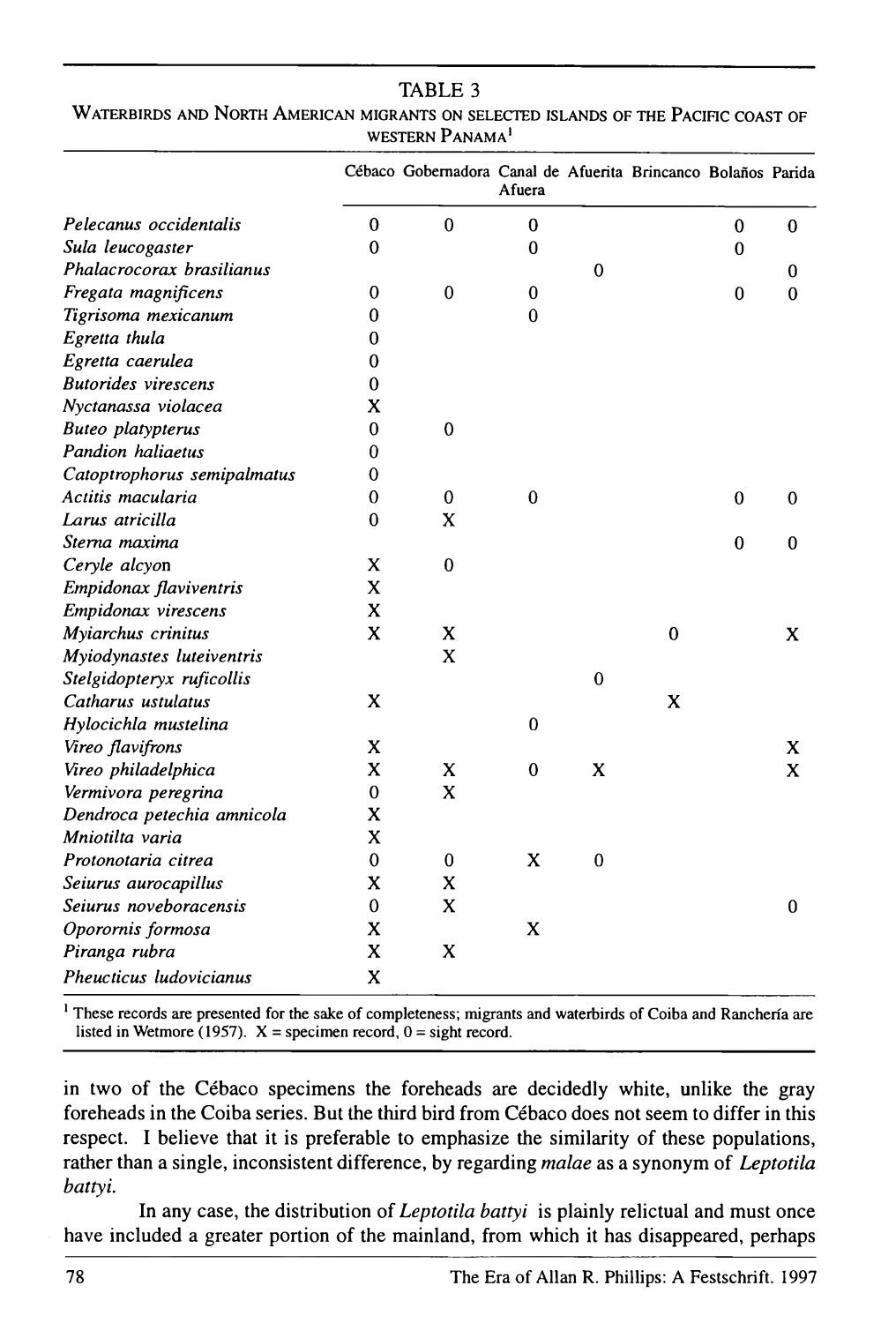only recently through the forest clearing that has been so extensive on the Pacific slope in Veraguas and Chiriquí. Populations were marooned on the outlying islands of Coiba and Cébaco, and the species probably originally occurred on Gobernadora, which has been cleared and where *L. verreauxi* now occurs instead. The same process is occurring on Cébaco (or was, if it has not already run its course), where in 1965 *L. verreauxi* had already moved in but *L. battyi* still persisted where forest had not been cleared.

*Melanerpes rubricapillus.* — Wetmore (1968) considered that specimens of Redcrowned Woodpecker from Cébaco and Gobernadora were intermediate between *M. r. wagleri* of the mainland and *M. r. subfusculus* of Coiba, which latter is instantly recognizable in being smaller and very dark. This is definitely not true for the pair from Gobernadora, which are perfectly typical of mainland birds. The series of 5 from Cébaco do appear darker below, but there is variation in mainland birds in this respect and some may be equally dark. Wetmore claimed that the combined Cébaco/Gobernadora series was intermediate in size as well but this does not seem to hold, as the average wing length he gives for females is actually a millimeter longer than in *M. r. wagleri,* the larger form. The Cébaco birds may have differentiated slightly, but had there not been a darker form on Coiba that invited comparison, I doubt that this small series would have been noticed as different from mainland birds. If the differences were to prove consistent, they would probably have arisen independently of the birds on Coiba, rather than being due to intergradation.

*Camptostoma obsoletum.* — Wetmore (1972) referred a single specimen of Southern Beardless-Tyrannulet from Isla Afuerita to the Coiba subspecies *C. o. orphnum*, which differs from mainland *C. o. flaviventre* in darker dorsal coloration. This specimen is anomalous in apparently lacking some yellow pigments, so that it is much paler below than in any Panamanian specimen of the species and is grayer, rather than greenish above. The differences between the two subspecies are not especially marked in any case and I do not consider the anomalous Afuerita specimen to be identifiable to one or the other.

*Dendroica petechia.* — Although Wetmore observed the resident form of this species on Isla Panda, he failed to obtain specimens, and he collected only a pair on Isla Bolaños. It would certainly be interesting to see more material from these islands, because the male from Bolaños is huge, being larger than any other example of the species, and the female is at maximum size for the species (Olson 1980).

*Coereba flaveola.* — Although the Bananaquit exhibits no endemism in the islands concerned here, two different subspecies are represented that reflect a historical factor that caused an abrupt break on the mainland as well. This provides and excellent illustration of the value of including subspecies, which are frequently maligned, in biogeographical studies.

The two subspecies involved are *C. f. mexicana*, which extends from Mexico to central Panama, and *C. f. columbiana*, which ranges from central Panama through much of Colombia. The differences between these races are not striking (Hellmayr 1935) but they are quite consistent and recognizable. In *columbiana* the underparts are brighter, the dorsum lighter, less blackish, and most conspicuously, the rump patch is more extensive and brighter yellow, less olivaceous, than in *mexicana*. Birds from Parida, Brincanco, and Coiba are clearly referable to *mexicana*, whereas those from Cébaco and Gobernadora are referable to *columbiana*.

It is less clear where the break between subspecies is on the mainland, but specimens identifiable as *columbiana* occur as far west as Soná, Veraguas. I suspect that the boundary is about at this point, a potential barrier being the ridge of low mountains extending south from the Cordillera Central to the tip of the short peninsula that forms the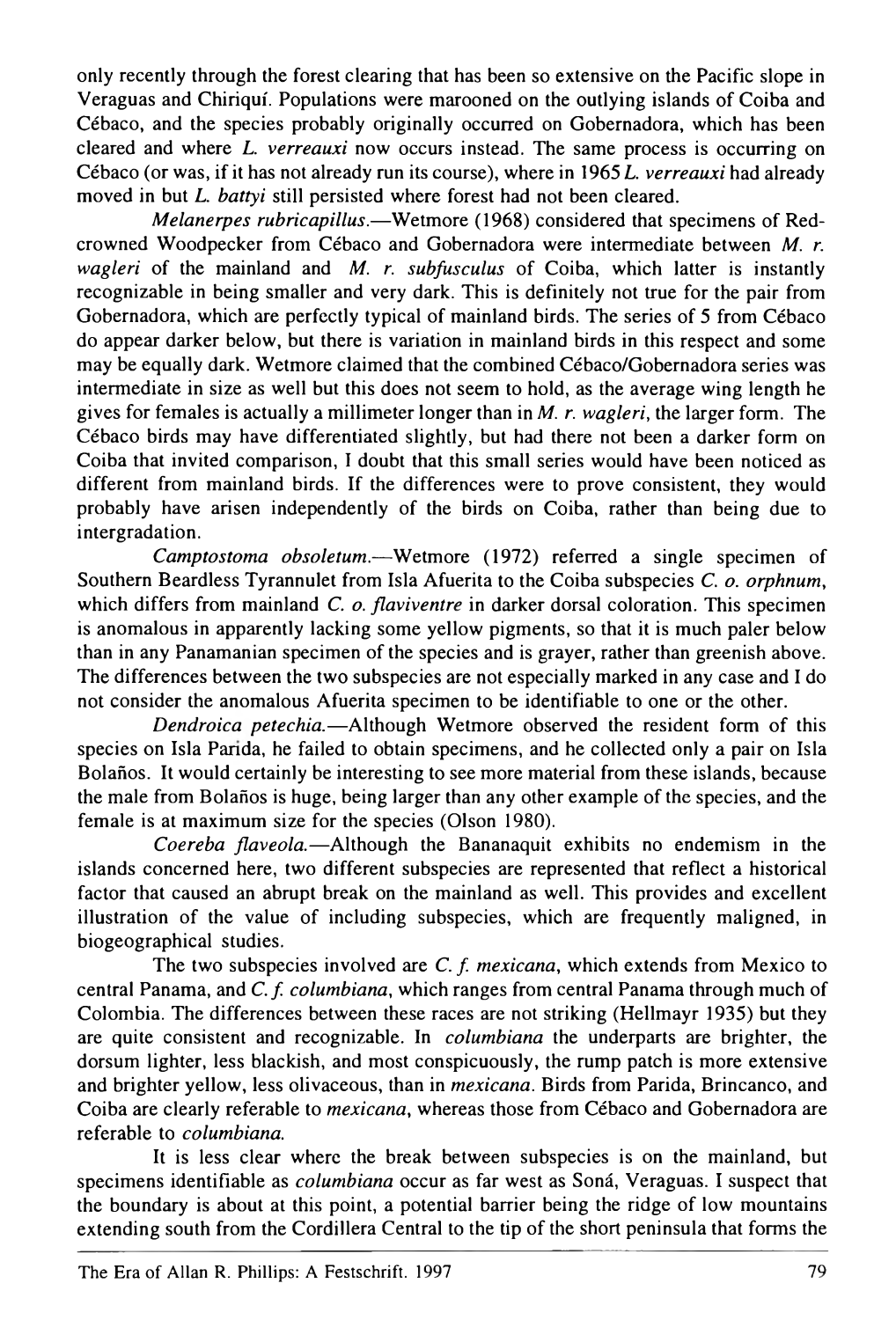western border of the Golfo de Montijo. Unfortunately, there are no specimens in USNM from immediately west of here, the nearest being from Alanje, Chiriquí, which are referable to *mexicana*. Such a sharp break between subspecies of an ubiquitous and supposedly vagile species as *Coereba flaveola* is certainly remarkable and deserving of further study.

*Sporophila americana.* — The so-called Variable Seedeater has a pattern of distribution in the region very similar to that of *Coereba* (Olson 1981). The black-throated subspecies *S. a. hoffmanni* occurs from southwestern Costa Rica to western Veraguas, including Isla Coiba. Birds from Soná, Veraguas, show varying amounts of white in the throat indicating intergradation with the white-throated subspecies *S. a. hicksii*, which is found from eastern Veraguas into Colombia. Of two birds from Gobernadora, one is similar to *hoffmanni* and the other to *hicksii*, indicating that this is also very near the point of contact. It is curious that this species was not recorded on Cébaco.

#### BIOGEOGRAPHICAL CONSIDERATIONS

Among resident land birds, the families so conspicuously absent on the very large, forested island of Coiba are likewise absent in the rest of the Veragua Archipelago: Tinamidae, Cracidae, Trogonidae, Momotidae, Galbulidae, Bucconidae, Ramphastidae, and Dendrocolaptidae. To these may be added Furnariidae and Formicariidae, so that there is not a single species of tracheophone suboscine in the archipelago outside of Coiba. That there is only one species of antbird on Coiba is strange enough; that there are none at all in the other islands is wondrous. The absence of any wrens except *Troglodytes aedon*, known from a very distinctive subspecies *T. a. carychrous*, on Coiba, where it is a forest inhabitant, and a single specimen of the mainland race *inquietus* from Cébaco, is also noteworthy.

Apart from the crab-eating *Buteogallus* which may be expected in almost any coastal situation, a single *Buteo magnirostris* shot but not recovered on Isla Parida, one individual of *Leucopternis albicollis* seen on Cébaco, and the vagrant *Bubo* discussed above, there are no records of hawks, falcons, or owls in the islands. There are 13 genera that occur on Coiba but not on the other islands: *Phaeochroa*, *Todirostrum*, *Capsiempis*, *Myiopagis*, *Leptopogon*, *Polioptila*, *Cyclarhis*, *Hylophilus*, *Parula*, *Basileuterus*, *Quiscalus*, *Tiaris*, and *Arremonops*. That *Amazona autumnalis* should also be absent in the smaller islands, whereas two other species of *Amazona* are present, strikes me as highly peculiar and perhaps artifactual because *A. autumnalis* is found on Coiba and is ubiquitous in all of the islands of Bocas del Toro, where it regularly commutes among islands and to the mainland.

There are a few species in the Veragua Archipelago that were not found on Coiba when Wetmore collected there in 1957: *Leucopternus albicollis*, *Leptotila verreauxi*, *Amazona ochrocephala*, *Crotophaga sulcirostris*, *Tapera naevia*, *Lurocalis semitorquatus*, *Nyctidromus albicollis*, *Procnias tricarunculatus*, *Megarynchus pitangua* (seen on adjacent Ranchería, however), *Pachyramphus polychopterus*, *Turdus grayi*, and *Cyanocompsa cyanoides*. All but four of these were found only on Cébaco, and 2 of the four otherwise occurred only on Gobernadora. Some of these species I have already identified as probably being casual visitors only, or a nonbreeding winterer in the case of *Procnias*. Virtually all of the rest are species associated with open country and they most likely did not colonize Cébaco and Gobernadora until there had been extensive clearing of forest on these islands. It is quite conceivable that some of these species have colonized Coiba in the past 40 years as the result of much felling of forest on that island since Wetmore's visit. It is interesting that the ani on Cébaco and Gobernadora was *Crotophaga sulcirostris*, whereas on Coiba it was *C. ani*.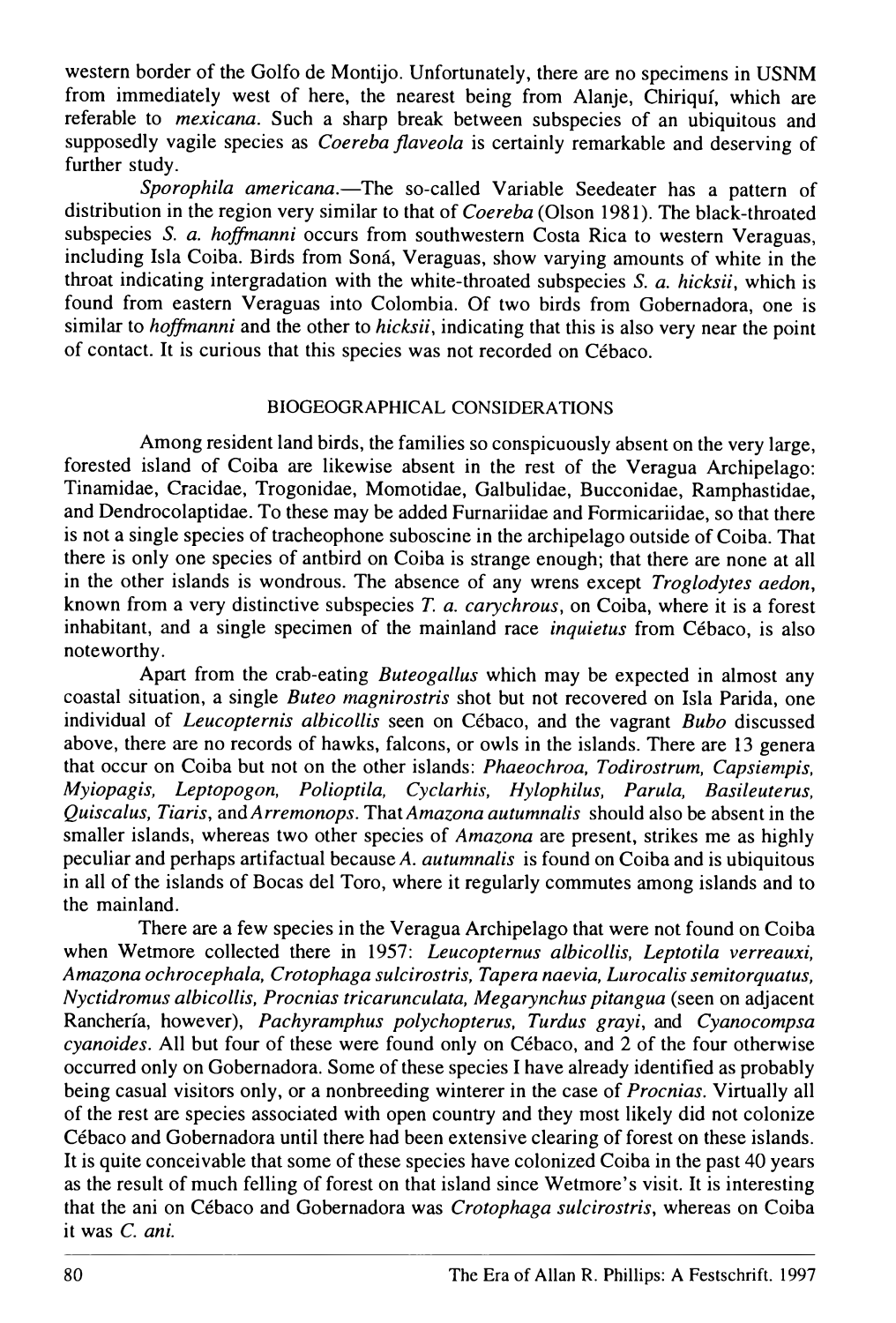The Snowy-bellied Hummingbird (*Amazilia edward*) is another species found on Coiba that is absent in the rest of the Veragua Archipelago, although *Amazilia tzacatl* is ubiquitous. The opposite obtains in the Pearl Islands, where *A. edward* is present and *A. tzacatl* is entirely absent, which is truly anomalous. Yet both species occur together on Coiba and on the very much smaller island of Taboga. This defies explanation.

It is of interest that on the Caribbean side of Panama in Bocas del Toro, where *Melanerpes rubricapillus*, *Chiroxiphia lanceolata*, *Ramphocelus dimidiatus*, and *Cyanerpes cyaneus* are absent, the islands of Chiriquí Lagoon are inhabited by *Melanerpes pucherani*, *Manacus vitellinus*, *Ramphocelus passerinii*, and *Cyanerpes lucidus*, whereas these species are absent on any of the Pacific islands, including the Perlas.

#### ACKNOWLEDGMENTS

In such a circumstance as this, I cannot fail to mention the inspiration that both Allan Phillips and Alexander Wetmore provided me for investigating distribution and geographic variation in Neotropical birds. It would be difficult to conceive of two ornithologists with more different personalities, yet Phillips held Wetmore in great respect and Wetmore reciprocated. Wetmore once made the remark to me concerning Phillips that "He's a prickly cuss, but I like him," which would summarize my feelings as well. The global level of acerbity dropped markedly with Allan's passing, but the ornithological world has lost considerable flavor as a result.

I thank the curators of the American Museum of Natural History, New York, for access to collections, and Phillip Unitt for information regarding specimens in the San Diego Museum of Natural History. For helpful comments on the manuscript I am grateful to Gary R. Graves. Island areas were determined by Dan Cole, Automatic Data Processing Office, National Museum of Natural History. The map is by David Schmidt.

#### LITERATURE CITED

A.O.U. 1983. Check-list of North American Birds.

6th ed. American Ornithologists' Union, Lawrence, KS.

ATLAS NACIONAL. 1988. *Atlas Nacional de la República de Panamá.* 3rd ed.

Instituto Geográfico Nacional "Tommy Guardia," Panama.

- GOTELLI, N. J., and G. R. GRAVES. 1990. Body size and the occurrence of avian species on land-bridge islands. *Journ. Biogeogr.*, **17**: 315–325.
- GRAVES, G. R., and N. J. GOTELLI. 1983. Neotropical land-bridge avifaunas: New approaches to null hypotheses in biogeography. *Oikos*, **41**: 322–333.
- GRISCOM, L. 1927. Undescribed or little-known birds from Panama. *Amer. Mus. Novit.*, **280**: 1–19.
- HELLMAYR, C.E. 1935. Catalogue of birds of the Americas. Part VIII. *Field Mus. Nat. Hist. Zool. Ser.*, **13**.
- HOWELL, T.R. 1972. Birds of the lowland pine savanna of northeastern Nicaragua. *Condor*, **74**: 316–340.
- MUNROE, B.L., Jr. 1968. A distributional survey of the birds of Honduras. *Ornithol. Monogr.*, **7**.
- OLSON, S.L. 1980. Geographic variation in the Yellow Warblers (*Dendroica petechia*: Parulidae) of the Pacific coast of Middle and South America. *Proc. Biol. Soc. Washington*, **93**: 473–480.
- \_\_\_\_\_\_. 1981. The nature of the variability in the Variable Seedeater in Panama (*Sporophila americana*: Emberizidae). *Proc. Biol. Soc. Washington*, **94**: 380–390. 1993. Contributions to avian biogeography from the archipelago and lowlands of Bocas del Toro, Panama. *Auk*, **110**: 100–108.
- The Era of Allan R. Phillips: A Festschrift. 1997 81